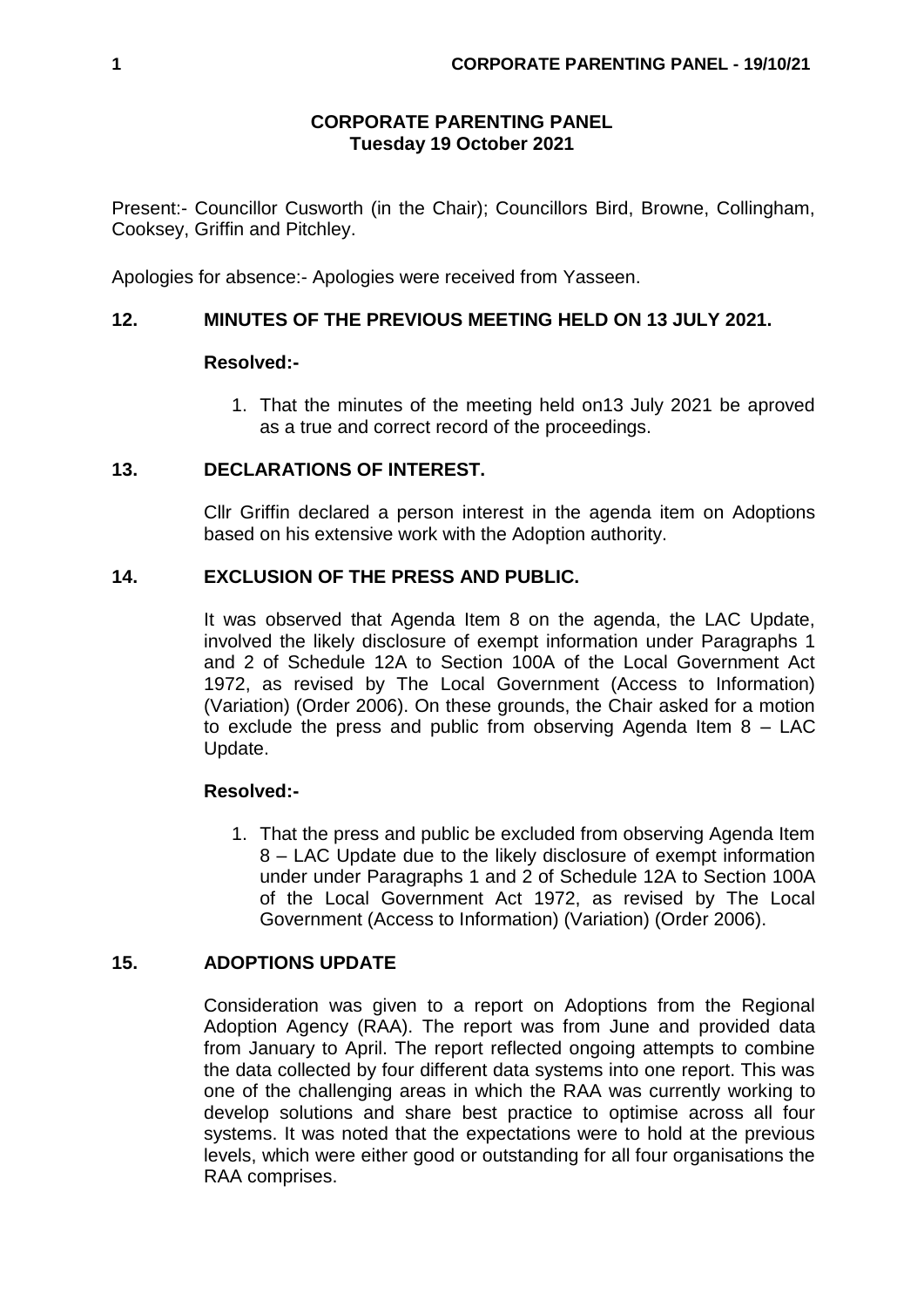In discussion, it was noted that work to enhance post-adoption support and long term data around adoptions would be undertaken. It was noted that more support can be given to children placed locally.

It was further noted that all the authorities in the region have high aspirations to support adoptions for children for whom adoption is the right choice. It was noted that there is work to be done with new adopters to see what potential is there sometimes beyond the kind of adopter they initially see themselves being.

Members sought further clarification around efforts to recruit more adopters. The response noted the importance of word of mouth for spreading the word in communities and resulting in new adopters coming forward. The response further emphasised the need for the right kind of adopters, such as those who are willing to adopt sibling groups or children with unique needs.

#### **Resolved:-**

1. That the report be noted.

### **16. ACCESS TO VACCINATIONS FOR 12-15 YEAR-OLD CHILDREN WHO ARE LOOKED AFTER**

A verbal update was presented by the Head of Children in Care in respect of the vaccination offer to 12 to 15 year olds who are looked after. This update was offered to provide assurances in view of the recent changes to guidance around administration of the COVID-19 vaccine to young people of this age group. The Designation Nurse for looked-after children provided supplementary information around consent, and the Named Nurse for Looked After Children also provided qualitative accounts of the vaccinations process in practice.

#### **Resolved:-**

1. That the update be noted.

#### **17. CORPORATE PARENTING PERFORMANCE REPORT**

Consideration was given to a quarterly performance update report and data set. The presentation set out the priority performance headings and tracked travel on each indicator versus the previous period.

In discussion, further details were provided around heath checks, and it was noted that a future update would be brought regarding provision of dental care for LAC and care-leavers.